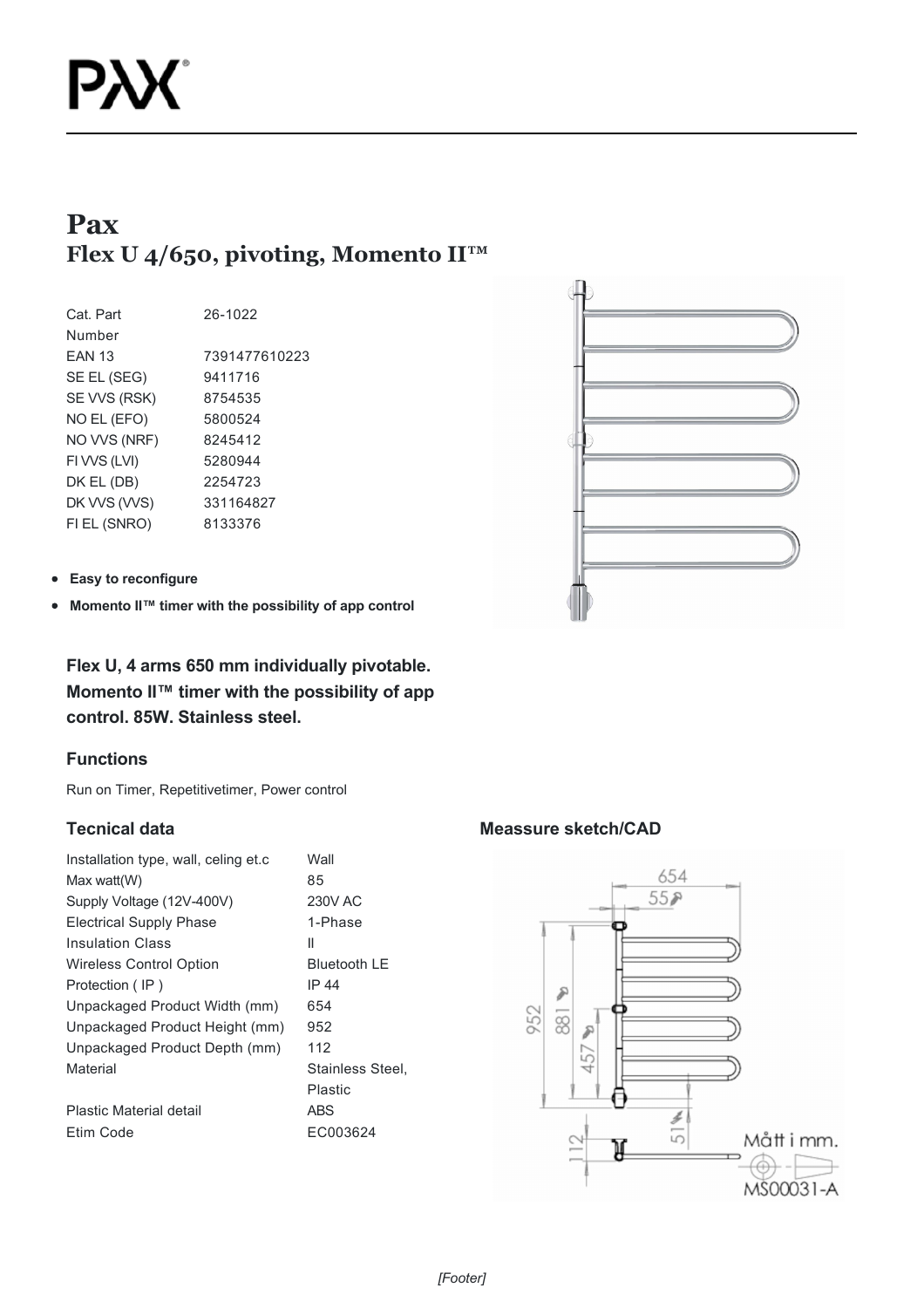## **Description**

Flex U has 4 arms that are 650 mm long. The towel warmer has excellent drying capabilities. The individually pivoting Ushaped arms allow towels to hang freely in the air when needed.

Flex U is made of stainless steel and the effect is 85W. The towel warmer can be mounted right or left-hand. The towel warmer comes complete with Momento II™ bracket for concealed electrical installation placed at the bottom.

The built-in Momento II™ timer can be controlled via the app or manually. Via the app it is also possible to set different power levels, set schedules when the towel dryer will heat and pair with Pax Norte bathroom fan. Then the towel warmer switches on automatically when the fan's humidity sensor detects an increased humidity level, for example when you start showering.